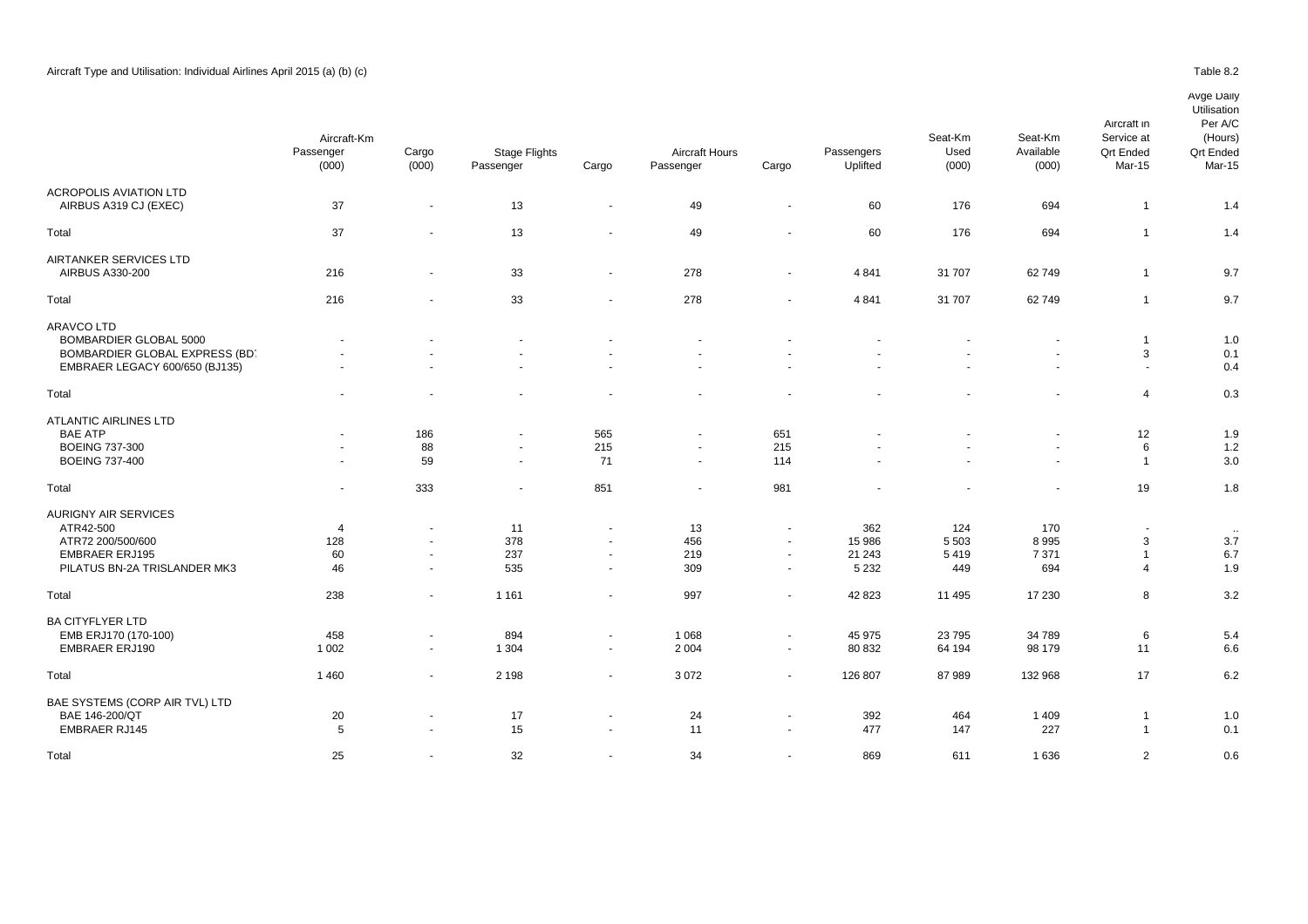## Table 8.2 (Continued)

|                                                       | Aircraft-Km        |                          |                                   |                       |                                    |                          |                        | Seat-Km                         | Seat-Km                  | Aircraft in<br>Service at    | Avge Daily<br>Utilisation<br>Per A/C<br>(Hours) |
|-------------------------------------------------------|--------------------|--------------------------|-----------------------------------|-----------------------|------------------------------------|--------------------------|------------------------|---------------------------------|--------------------------|------------------------------|-------------------------------------------------|
|                                                       | Passenger<br>(000) | Cargo<br>(000)           | <b>Stage Flights</b><br>Passenger | Cargo                 | <b>Aircraft Hours</b><br>Passenger | Cargo                    | Passengers<br>Uplifted | Used<br>(000)                   | Available<br>(000)       | <b>Qrt Ended</b><br>Mar 2015 | <b>Qrt Ended</b><br>Mar 2015                    |
| <b>BLUE ISLANDS LIMITED</b>                           |                    |                          |                                   |                       |                                    |                          |                        |                                 |                          |                              |                                                 |
| ATR42-300                                             |                    |                          | 500                               | $\sim$                | 279                                |                          |                        | 1736                            |                          |                              |                                                 |
|                                                       | 59                 | $\blacksquare$           |                                   |                       |                                    | $\blacksquare$           | 15 104                 |                                 | 2747                     | 3                            | 3.3                                             |
| ATR42-500                                             | 44                 | ä,                       | 148                               | $\tilde{\phantom{a}}$ | 154                                | $\blacksquare$           | 4 1 5 4                | 1 1 8 2                         | 2 1 3 6                  | $\overline{1}$               | 4.4                                             |
| ATR72 200/500/600                                     | 25                 | $\blacksquare$           | 132                               | $\blacksquare$        | 96                                 | $\overline{\phantom{a}}$ | 4571                   | 868<br>$\overline{\phantom{a}}$ | 1655                     | $\overline{1}$               | 4.2                                             |
| BAE JETSTREAM 31/32                                   | $\sim$             | $\blacksquare$           | $\sim$                            | $\sim$                | $\overline{\phantom{a}}$           | $\overline{\phantom{a}}$ | $\sim$                 |                                 | $\overline{\phantom{a}}$ | $\overline{1}$               |                                                 |
| Total                                                 | 128                | ä,                       | 780                               | ä,                    | 530                                | $\overline{\phantom{a}}$ | 23 8 29                | 3786                            | 6538                     | 6                            | 3.7                                             |
| <b>BMI REGIONAL</b>                                   |                    |                          |                                   |                       |                                    |                          |                        |                                 |                          |                              |                                                 |
| <b>EMBRAER RJ135</b>                                  | 266                | ÷,                       | 450                               | $\blacksquare$        | 578                                | $\overline{\phantom{a}}$ | 8 2 0 7                | 4 9 4 2                         | 9831                     | 4                            | 4.7                                             |
| <b>EMBRAER RJ145</b>                                  | 1 0 4 2            | $\overline{\phantom{a}}$ | 1528                              | $\sim$                | 2 1 4 1                            | $\blacksquare$           | 27 263                 | 28 4 93                         | 51 030                   | 14                           | 4.5                                             |
|                                                       |                    |                          |                                   |                       |                                    |                          |                        |                                 |                          |                              |                                                 |
| Total                                                 | 1 3 0 8            | $\blacksquare$           | 1978                              | $\sim$                | 2718                               | $\overline{\phantom{a}}$ | 35 470                 | 33 4 35                         | 60 861                   | 18                           | 4.5                                             |
| <b>BRITISH AIRWAYS PLC</b>                            |                    |                          |                                   |                       |                                    |                          |                        |                                 |                          |                              |                                                 |
| AIRBUS A318                                           | 464                | $\blacksquare$           | 126                               | $\sim$                | 651                                | $\overline{\phantom{a}}$ | 1 7 1 8                | 9 4 9 7                         | 14 877                   | $\overline{2}$               | 10.4                                            |
| AIRBUS A319                                           | 5 3 5 7            |                          | 6646                              | $\sim$                | 11 400                             | $\overline{\phantom{a}}$ | 668 585                | 543 923                         | 719 011                  | 44                           | 7.3                                             |
| AIRBUS A320-100/200                                   | 8896               | $\blacksquare$           | 8 3 5 5                           | $\sim$                | 17 075                             | $\blacksquare$           | 1 007 737              | 1 073 570                       | 1 408 796                | 61                           | 8.2                                             |
| AIRBUS A321                                           | 2543               | ÷.                       | 1938                              | ÷.                    | 4610                               | $\overline{\phantom{a}}$ | 272 891                | 329 392                         | 444 030                  | 18                           | 8.4                                             |
| AIRBUS A380-800                                       | 3 1 6 7            | $\ddot{\phantom{1}}$     | 367                               |                       | 3931                               | $\overline{\phantom{a}}$ | 140 807                | 1 220 997                       | 1 485 467                | 9                            | 12.8                                            |
| <b>BOEING 737-400</b>                                 | 677                | $\sim$                   | 605                               | ÷.                    | 1 2 6 2                            | $\overline{\phantom{a}}$ | 68 885                 | 78 517                          | 96 855                   | 5                            | 6.5                                             |
| <b>BOEING 747-400</b>                                 | 12 308             |                          | 1838                              |                       | 15 536                             | $\overline{\phantom{a}}$ | 446 780                | 3 046 426                       | 3 873 300                | 43                           | 11.8                                            |
| <b>BOEING 767-300ER/F</b>                             | 2642               | $\ddot{\phantom{1}}$     | 991                               | $\blacksquare$        | 3979                               | $\overline{\phantom{a}}$ | 161 926                | 426 873                         | 554 825                  | 14                           | 9.1                                             |
| <b>BOEING 777-200</b>                                 | 934                | ä,                       | 263                               | $\sim$                | 1 3 0 2                            | $\sim$                   | 33 116                 | 162 320                         | 201 817                  | 3                            | 13.4                                            |
| <b>BOEING 777-200ER</b>                               | 14 181             | $\ddot{\phantom{1}}$     | 2 1 9 5                           | $\blacksquare$        | 18 126                             | $\overline{\phantom{a}}$ | 398 857                | 2 767 144                       | 3 452 756                | 43                           | 14.2                                            |
| <b>BOEING 777-300ER</b>                               | 4833               | $\blacksquare$           | 598                               | $\sim$                | 6 0 63                             | $\sim$                   | 132 364                | 1 151 545                       | 1 435 508                | 12                           | 16.5                                            |
| BOEING 787-800 DREAMLINER                             | 3 1 8 5            | $\overline{a}$           | 439                               | $\sim$                | 4 0 3 2                            | $\sim$                   | 70 638                 | 506 565                         | 681 679                  | 8                            | 13.5                                            |
| Total                                                 | 59 187             | $\blacksquare$           | 24 361                            | $\sim$                | 87 967                             | $\sim$                   | 3 404 304              | 11 316 769                      | 14 368 921               | 262                          | 10.4                                            |
|                                                       |                    |                          |                                   |                       |                                    |                          |                        |                                 |                          |                              |                                                 |
| <b>CELLO AVIATION LTD</b><br><b>AVROLINER RJ85/QT</b> | 9                  | ä,                       | 18                                |                       | 25                                 |                          | 65                     | 563                             | 764                      | $\overline{1}$               | 0.8                                             |
| BAE 146-200/QT                                        | 16                 | $\ddot{\phantom{1}}$     | 20                                | $\sim$                | 38                                 | $\sim$                   | 563                    | 506                             | 759                      | $\overline{1}$               | 0.7                                             |
|                                                       |                    |                          |                                   |                       |                                    |                          |                        |                                 |                          |                              |                                                 |
| Total                                                 | 25                 | $\ddot{\phantom{1}}$     | 38                                | $\sim$                | 63                                 | $\sim$                   | 628                    | 1 0 6 9                         | 1523                     | $\overline{2}$               | 0.8                                             |
| DHL AIR LTD                                           |                    |                          |                                   |                       |                                    |                          |                        |                                 |                          |                              |                                                 |
| <b>BOEING 757-200</b>                                 |                    | 1 0 8 7                  | $\sim$                            | 1 2 4 3               |                                    | 2 0 6 4                  |                        |                                 |                          | 21                           | 3.2                                             |
| <b>BOEING 767-300ER/F</b>                             | $\overline{a}$     | 1 0 0 2                  | $\sim$                            | 265                   | $\blacksquare$                     | 1 3 5 8                  |                        |                                 |                          | $\overline{4}$               | 10.6                                            |
| Total                                                 |                    | 2089                     |                                   | 1508                  | $\blacksquare$                     | 3423                     |                        |                                 |                          | 25                           | 4.3                                             |
| <b>EASTERN AIRWAYS</b>                                |                    |                          |                                   |                       |                                    |                          |                        |                                 |                          |                              |                                                 |
| <b>BAE JETSTREAM 41</b>                               | 398                |                          | 1 0 8 5                           | $\sim$                | 1 1 8 3                            | $\overline{\phantom{a}}$ | 15 992                 | 6026                            | 11 527                   | 17                           | 2.5                                             |
| <b>EMBRAER RJ135</b>                                  | 54                 | $\overline{a}$           | 140                               | $\sim$                | 80                                 |                          | 2982                   | 1 1 7 3                         | 2 0 0 6                  | $\overline{2}$               | 1.4                                             |
| <b>EMBRAER RJ145</b>                                  | 29                 |                          | 62                                |                       | 61                                 |                          | 1735                   | 845                             | 1492                     | $\overline{2}$               | 1.8                                             |
| <b>SAAB 2000</b>                                      | 424                | $\ddot{\phantom{1}}$     | 1 0 8 0                           |                       | 938                                |                          | 31 419                 | 12 3 45                         | 21 194                   | 9                            | 3.4                                             |

Total 905 - 2 367 - 2 262 - 52 128 20 389 36 219 30 2.6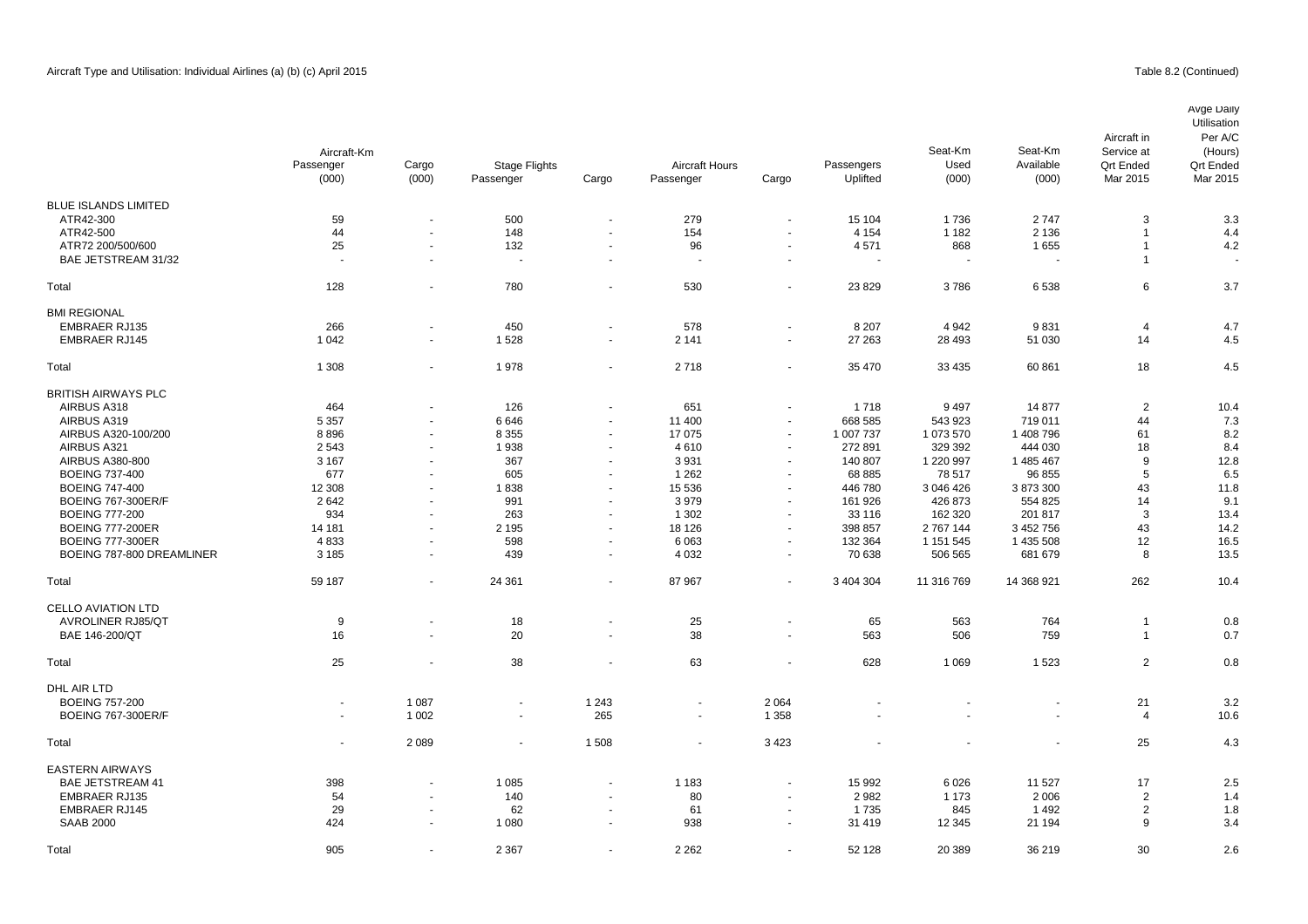EASYJET AIRLINE COMPANY LTD

EXECUTIVE JET CHARTER LTD

GAMA AVIATION (UK) LTD

FLYBE LTD

## Passenger Cargo Passenger Cargo Mar 2015 Mar 2015 AIRBUS A319 24 156 - 24 289 - 44 128 - 3 296 969 3 317 588 3 768 359 146 8.0 AIRBUS A320-100/200 15 584 - 11 161 - 25 821 - 1 771 138 2 492 405 2 804 932 69 9.0 Total 39 740 - 35 450 - 69 950 - 5 068 107 5 809 993 6 573 291 215 8.3 CESSNA 525 / 525 A CITATIONJET CJ4 - - - - - - - - - 1 - DASSAULT FALCON 7X 21 - 5 - 25 - 22 110 283 1 0.2 0.1 DASSAULT MYSTERE-FALCON 2000 2 - 1 2 2 - 2 12 1 Total 23 - 6 - 27 - 23 112 295 3 0.1 BOMBARDIER DASH 8 Q400 3 487 - 8 938 - 10 085 - 462 003 190 109 272 038 43 7.5 EMB ERJ175 (170-200) 1 002 1 720 2 270 105 745 63 019 88 151 11 8.1 EMBRAER ERJ195 494 - 523 - 958 - 49 099 45 740 58 366 10 2.6 Total 4 983 - 11 181 - 13 312 - 616 847 298 868 418 555 64 6.9 BAE 125 ( HS 125 ) - - - - - - - - - 1 - BAE125-1000 - - - - - - - - - 1 - BEECHCRAFT 300 / 350 SUPER KING ATRICORATION ATRICORATION AT A SECOND ATRICORATION AT A SECOND AT A SECOND ATRICORATION AT A SECOND AT A SECOND AT A SECOND AT A SECOND AT A SECOND AT A SECOND AT A SECOND AT A SECOND AT A S BEECHCRAFT B200 SUPERKING AIR And the state of the state of the state of the state of the state of the state of the state of the state of the state of the state of the state of the state of the state of the state of the st CANADAIR CL-600-604 CHALLENGER 5 - 6 - 8 - 31 19 54 1 0.4 GULF AMERICAN GULFSTREAM 500-5 49 49 - 12 12 - 61 - 52 199 776 1 0.9 Seat-Km Available (000) Passenger (000) Cargo (000) Stage Flights **Aircraft Hours Passengers** Uplifted Avge Daily Utilisation Per A/C (Hours) Qrt Ended<br>Mar 2015 Aircraft in Service at Qrt Ended<br>Mar 2015 Aircraft-Km Seat-Km Used (000)

| LEARJET 40/45                  |                          |                          |                          |        |        |                          |         |                          |                          |    |     |
|--------------------------------|--------------------------|--------------------------|--------------------------|--------|--------|--------------------------|---------|--------------------------|--------------------------|----|-----|
| Total                          | 54                       |                          | 18                       | $\sim$ | 69     | $\sim$                   | 83      | 218                      | 830                      | 13 | 0.1 |
| HANGAR 8 AOC LTD               |                          |                          |                          |        |        |                          |         |                          |                          |    |     |
| BOMBARDIER GLOBAL EXPRESS (BD) |                          |                          |                          |        |        |                          |         |                          |                          |    | 0.3 |
| CANADAIR CL-600-604 CHALLENGER |                          | $\overline{\phantom{a}}$ |                          | $\sim$ | 14     | $\sim$                   | 30      | 37                       | 84                       |    | 0.1 |
| <b>CESSNA CITATION 560 XL</b>  | $\overline{\phantom{0}}$ | $\sim$                   | $\overline{\phantom{a}}$ | $\sim$ | $\sim$ | $\sim$                   |         |                          |                          |    |     |
| DASSAULT MYSTERE-FALCON 2000   |                          |                          |                          | $\sim$ |        |                          |         |                          |                          |    |     |
| EMBRAER LEGACY 600/650 (BJ135) | 10                       | $\overline{\phantom{a}}$ |                          | $\sim$ | 14     | $\overline{\phantom{a}}$ | 12      | 36                       | 130                      |    | 0.5 |
| HAWKER 750 /800/900 XP         | $\overline{a}$           | $\overline{\phantom{a}}$ | $\overline{a}$           | $\sim$ | $\sim$ | $\sim$                   | $\sim$  | $\sim$                   | $\sim$                   |    |     |
| LEARJET 40/45                  | $\overline{\phantom{0}}$ |                          |                          | $\sim$ | -      |                          |         | $\overline{\phantom{a}}$ | $\overline{\phantom{a}}$ |    |     |
| Total                          | 19                       |                          | 10                       | $\sim$ | 28     |                          | 42      | 73                       | 214                      | 18 | 0.1 |
| <b>ISLES OF SCILLY SKYBUS</b>  |                          |                          |                          |        |        |                          |         |                          |                          |    |     |
| DE HAVILLAND DH6 TWIN OTTER    | 60                       |                          | 590                      |        | 257    |                          | 7 2 2 6 | 724                      | 1 1 4 8                  |    | 0.8 |
| PILATUS BN-2A ISLANDER         | 16                       |                          | 310                      | 64     | 81     | 16                       | 1648    | 83                       | 125                      |    | 0.7 |
| Total                          | 76                       |                          | 900                      | 64     | 337    | 16                       | 8874    | 807                      | 1 2 7 3                  |    | 0.8 |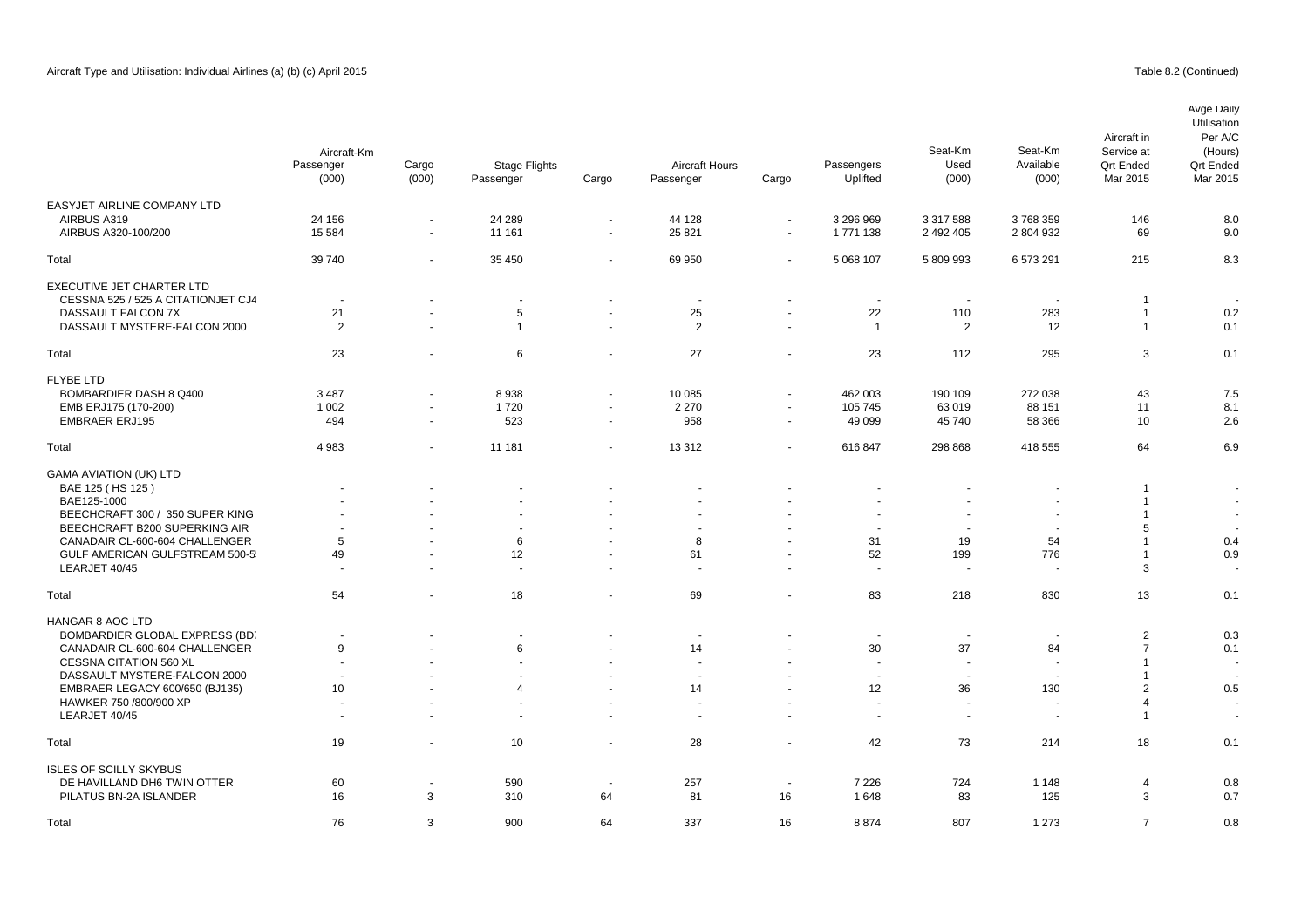|                                 | Aircraft-Km<br>Passenger<br>(000) | Cargo<br>(000)           | Stage Flights<br>Passenger | Cargo  | <b>Aircraft Hours</b><br>Passenger | Cargo                    | Passengers<br>Uplifted | Seat-Km<br>Used<br>(000) | Seat-Km<br>Available<br>(000) | Aircraft in<br>Service at<br><b>Qrt Ended</b><br>Mar 2015 | Avge Daily<br>Utilisation<br>Per A/C<br>(Hours)<br><b>Qrt Ended</b><br>Mar 2015 |
|---------------------------------|-----------------------------------|--------------------------|----------------------------|--------|------------------------------------|--------------------------|------------------------|--------------------------|-------------------------------|-----------------------------------------------------------|---------------------------------------------------------------------------------|
| JET2.COM LTD                    |                                   |                          |                            |        |                                    |                          |                        |                          |                               |                                                           |                                                                                 |
| <b>BOEING 737-300</b>           | 1922                              | 114                      | 1 2 3 4                    | 288    | 3 2 6 4                            | 292                      | 155 915                | 248 791                  | 284 498                       | 29                                                        | 2.3                                                                             |
| <b>BOEING 737-800</b>           | 1720                              |                          | 766                        |        | 2627                               | $\sim$                   | 129 582                | 291 704                  | 325 144                       | 15                                                        | 3.7                                                                             |
| <b>BOEING 757-200</b>           | 688                               | $\sim$                   | 301                        | $\sim$ | 1 0 7 5                            | $\sim$                   | 64 211                 | 147 144                  | 161 547                       | 11                                                        | 2.2                                                                             |
| Total                           | 4 3 3 0                           | 114                      | 2 3 0 1                    | 288    | 6966                               | 292                      | 349 708                | 687 639                  | 771 189                       | 55                                                        | 2.7                                                                             |
| <b>JOTA AVIATION LTD</b>        |                                   |                          |                            |        |                                    |                          |                        |                          |                               |                                                           |                                                                                 |
| BAE 146-200/QT                  | 18                                |                          | 26                         |        | 41                                 | $\overline{\phantom{a}}$ | 347                    | 968                      | 1584                          | $\overline{1}$                                            | 1.3                                                                             |
| BEECHCRAFT B200 SUPERKING AIR   |                                   |                          |                            |        | $\sim$                             |                          |                        | ÷,                       |                               | $\mathbf{1}$                                              |                                                                                 |
| BEECHCRAFT B90 (CARGO) KING AIR |                                   |                          | $\blacksquare$             |        | $\blacksquare$                     | $\overline{\phantom{a}}$ |                        | ٠.                       |                               | $\overline{1}$                                            |                                                                                 |
| BEECHCRAFT E90/C90/C90GTX KING  | $\sim$                            | $\blacksquare$           | $\overline{\phantom{a}}$   |        | $\sim$                             | $\blacksquare$           | $\sim$                 | $\blacksquare$           | $\sim$                        | $\overline{2}$                                            | $\blacksquare$                                                                  |
| Total                           | 18                                | ÷,                       | 26                         |        | 41                                 | $\overline{\phantom{a}}$ | 347                    | 968                      | 1584                          | 5                                                         | 0.3                                                                             |
| <b>LOGANAIR</b>                 |                                   |                          |                            |        |                                    |                          |                        |                          |                               |                                                           |                                                                                 |
| DE HAVILLAND DH6 TWIN OTTER     | 27                                | $\blacksquare$           | 176                        |        | 142                                | $\overline{\phantom{a}}$ | 1798                   | 291                      | 398                           | $\overline{2}$                                            | 2.3                                                                             |
| DORNIER 328                     | 180                               | $\sim$                   | 497                        | $\sim$ | 559                                | $\blacksquare$           | 9035                   | 3 3 0 7                  | 5612                          | 5                                                         | 3.2                                                                             |
| PILATUS BN-2A ISLANDER          | 18                                | $\blacksquare$           | 507                        |        | 129                                | $\overline{\phantom{a}}$ | 1853                   | 86                       | 141                           | $\overline{2}$                                            | 1.9                                                                             |
| <b>SAAB 2000</b>                | 167                               | $\sim$                   | 354                        | $\sim$ | 463                                | $\overline{\phantom{a}}$ | 4 2 3 0                | 5 5 0 0                  | 8 3 6 7                       | 3                                                         | 5.1                                                                             |
| SAAB FAIRCHILD 340              | 459                               | $\sim$                   | 1702                       |        | 1577                               | $\blacksquare$           | 35 4 62                | 10 208                   | 15 3 67                       | 16                                                        | 3.1                                                                             |
| Total                           | 851                               | $\blacksquare$           | 3 2 3 6                    | $\sim$ | 2871                               | $\blacksquare$           | 52 378                 | 19 3 9 2                 | 29 885                        | 28                                                        | 3.2                                                                             |
| <b>MONARCH AIRLINES</b>         |                                   |                          |                            |        |                                    |                          |                        |                          |                               |                                                           |                                                                                 |
| AIRBUS A320-100/200             | 1452                              | $\blacksquare$           | 703                        | $\sim$ | 2 1 9 8                            | $\blacksquare$           | 90 324                 | 187881                   | 251 513                       | 9                                                         | 6.9                                                                             |
| AIRBUS A321                     | 3859                              | ä,                       | 1848                       | $\sim$ | 5847                               | $\mathbf{u}$             | 294 825                | 631 798                  | 814 049                       | 26                                                        | 5.2                                                                             |
| AIRBUS A330-200                 | 242                               | $\blacksquare$           | 65                         | $\sim$ | 332                                | $\blacksquare$           | 16919                  | 58 348                   | 86 169                        | $\overline{2}$                                            | 6.6                                                                             |
| <b>BOEING 757-200</b>           |                                   | $\blacksquare$           | ÷.                         |        | $\overline{a}$                     | $\blacksquare$           |                        | $\overline{\phantom{a}}$ |                               | $\overline{1}$                                            |                                                                                 |
| Total                           | 5 5 5 3                           | $\blacksquare$           | 2616                       | $\sim$ | 8 3 7 8                            | $\blacksquare$           | 402 068                | 878 027                  | 1 151 731                     | 38                                                        | 5.5                                                                             |
|                                 |                                   |                          |                            |        |                                    |                          |                        |                          |                               |                                                           |                                                                                 |
| ORYX JET LTD                    |                                   |                          |                            |        |                                    |                          |                        |                          |                               | $\overline{1}$                                            |                                                                                 |
| CANADAIR CL-600-604 CHALLENGER  | 19                                | ÷,                       | 6                          |        | 28                                 | $\blacksquare$           | 18                     | 58                       | 194                           |                                                           | 0.6                                                                             |
| Total                           | 19                                | $\blacksquare$           | 6                          |        | 28                                 | $\sim$                   | 18                     | 58                       | 194                           | $\overline{1}$                                            | 0.6                                                                             |
| TAG AVIATION (UK) LTD           |                                   |                          |                            |        |                                    |                          |                        |                          |                               |                                                           |                                                                                 |
| <b>BOEING 757-200</b>           | 18                                |                          | 15                         |        | 29                                 | $\overline{\phantom{a}}$ | 442                    | 813                      | 4623                          | $\mathbf{1}$                                              | 0.4                                                                             |
| BOMBARDIER CHALLENGER 300/350   | $\overline{1}$                    | $\overline{\phantom{a}}$ | $\overline{1}$             |        | $\overline{1}$                     | $\sim$                   | $\overline{2}$         | $\overline{2}$           | 9                             | $\overline{1}$                                            | 0.3                                                                             |
| BOMBARDIER CHALLENGER 850       | 21                                |                          | 11                         |        | 28                                 |                          | 43                     | 66                       | 304                           | $\overline{2}$                                            | 0.4                                                                             |
| BOMBARDIER GLOBAL EXPRESS (BD.  | $\overline{4}$                    | $\blacksquare$           | 3                          |        | $\overline{4}$                     | $\blacksquare$           | 18                     | 22                       | 62                            | $\overline{4}$                                            | 0.1                                                                             |
| CANADAIR CL-600-604 CHALLENGER  | 22                                |                          | 24                         |        | 39                                 |                          | 57                     | 65                       | 243                           | 6                                                         | 0.2                                                                             |
| DASSAULT FALCON 7X              |                                   |                          | ÷.                         |        |                                    |                          |                        | $\ddot{\phantom{1}}$     |                               | $\overline{2}$                                            |                                                                                 |
| DASSAULT MYSTERE-FALCON 2000    | 16                                |                          | 17                         |        | 21                                 |                          | 57                     | 57                       | 158                           | $\overline{2}$                                            |                                                                                 |
| DASSAULT MYSTERE-FALCON 900EX   | 11                                |                          | $\overline{7}$             |        | 15                                 |                          | 31                     | 55                       | 160                           | 4                                                         | 0.2                                                                             |
| EMBRAER LEGACY 600/650 (BJ135)  | $\overline{4}$                    |                          | 9                          |        | 5                                  |                          | 22                     | 9                        | 47                            | $\mathbf{1}$                                              | 0.6                                                                             |
| GATES LEARJET 60                |                                   |                          |                            |        |                                    |                          |                        |                          |                               | 2                                                         |                                                                                 |

GATES LEARJET 60 - - - - - - - - - 2 - GULF AMERICAN GULFSTREAM 500-5 23 29 7 29 29 29 29 29 327 4 0.2 HAWKER 4000 - - - - - - - - - 1 -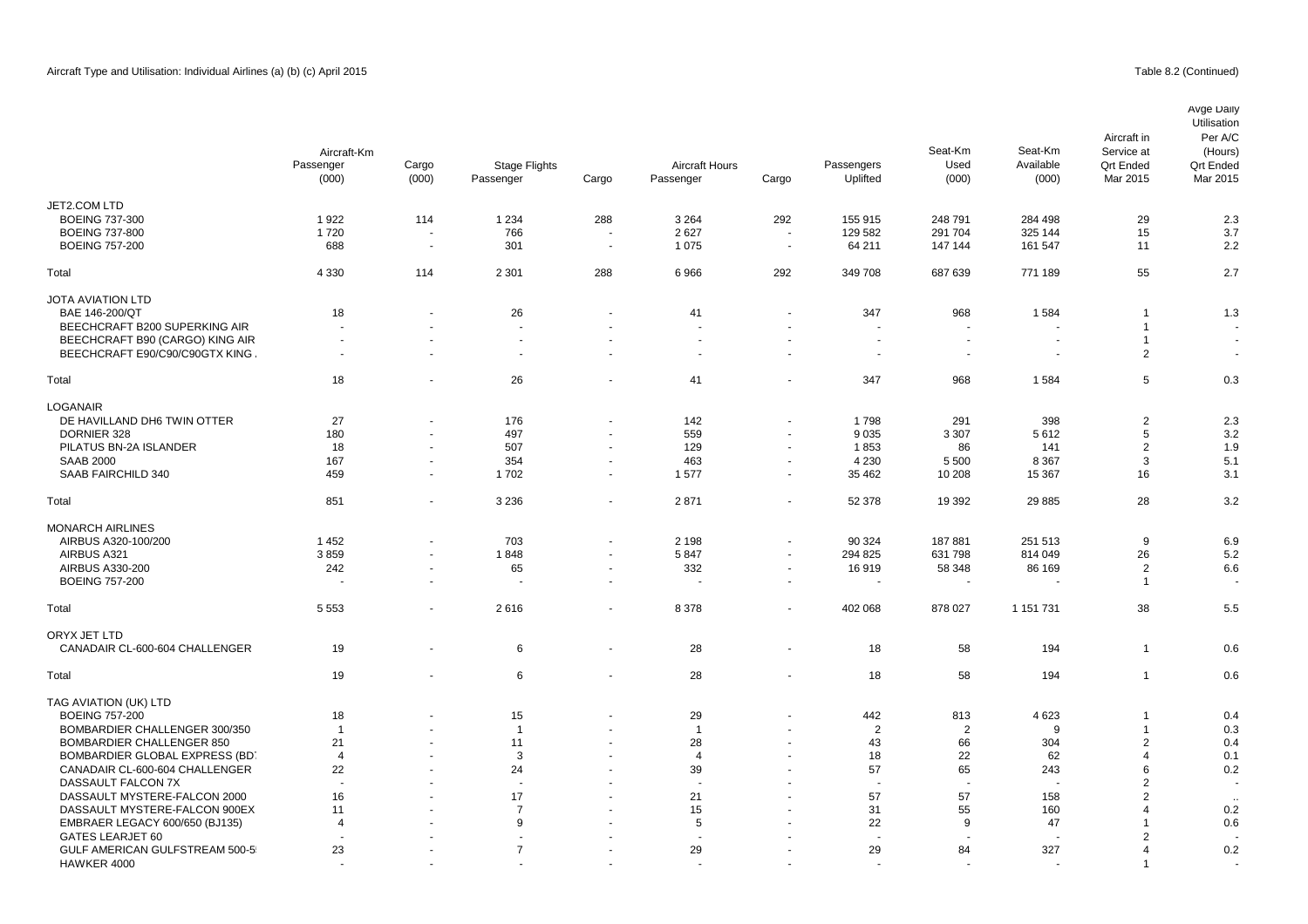|                                    | Aircraft-Km<br>Passenger<br>(000) | Cargo<br>(000)       | <b>Stage Flights</b><br>Passenger | Cargo                    | <b>Aircraft Hours</b><br>Passenger | Cargo                    | Passengers<br>Uplifted | Seat-Km<br>Used<br>(000) | Seat-Km<br>Available<br>(000) | Aircraft in<br>Service at<br><b>Qrt Ended</b><br>Mar 2015 | Avge Daily<br>Utilisation<br>Per A/C<br>(Hours)<br><b>Qrt Ended</b><br>Mar 2015 |
|------------------------------------|-----------------------------------|----------------------|-----------------------------------|--------------------------|------------------------------------|--------------------------|------------------------|--------------------------|-------------------------------|-----------------------------------------------------------|---------------------------------------------------------------------------------|
| HAWKER 750 /800/900 XP             |                                   |                      |                                   | $\blacksquare$           | $\blacksquare$                     |                          |                        | $\blacksquare$           | $\overline{\phantom{a}}$      | $\overline{1}$                                            |                                                                                 |
| LEARJET 40/45                      |                                   | $\blacksquare$       |                                   |                          |                                    |                          |                        |                          |                               | $\overline{1}$                                            | $\sim$                                                                          |
| Total                              | 120                               |                      | 94                                |                          | 171                                |                          | 701                    | 1 1 7 3                  | 5933                          | 32                                                        | 0.2                                                                             |
| THOMAS COOK AIRLINES LTD           |                                   |                      |                                   |                          |                                    |                          |                        |                          |                               |                                                           |                                                                                 |
| AIRBUS A321                        | 3 2 8 9                           |                      | 1 1 5 2                           |                          | 4793                               |                          | 228 974                | 663 111                  | 723 120                       | 14                                                        | 7.2                                                                             |
| AIRBUS A330-200                    | 923                               | $\sim$               | 144                               | $\sim$                   | 1 1 8 7                            |                          | 42 534                 | 280 003                  | 296 948                       | 3                                                         | 15.9                                                                            |
| <b>BOEING 757-200</b>              | 1 1 1 4                           |                      | 308                               | $\sim$                   | 1 5 5 5                            |                          | 51 993                 | 223 791                  | 253 717                       | 6                                                         | 7.2                                                                             |
| <b>BOEING 757-300</b>              | 381                               | $\blacksquare$       | 122                               | $\overline{\phantom{a}}$ | 550                                | $\overline{\phantom{a}}$ | 31 0 21                | 97 114                   | 105 994                       | 2                                                         | 6.3                                                                             |
| <b>BOEING 767-300ER/F</b>          | 654                               | $\blacksquare$       | 90                                | $\overline{\phantom{a}}$ | 849                                | $\overline{\phantom{a}}$ | 5721                   | 163 629                  | 178 179                       | 3                                                         | 12.5                                                                            |
|                                    |                                   |                      |                                   |                          |                                    |                          |                        |                          |                               |                                                           |                                                                                 |
| Total                              | 6 3 6 1                           | $\blacksquare$       | 1816                              | $\blacksquare$           | 8934                               | $\blacksquare$           | 360 243                | 1 427 648                | 1 557 958                     | 28                                                        | 8.7                                                                             |
| THOMSON AIRWAYS LTD                |                                   |                      |                                   |                          |                                    |                          |                        |                          |                               |                                                           |                                                                                 |
| <b>BOEING 737-800</b>              | 4870                              |                      | 1866                              |                          | 7 1 5 0                            |                          | 319768                 | 832 760                  | 920 251                       | 25                                                        | 8.1                                                                             |
| <b>BOEING 757-200</b>              | 2 3 6 6                           | $\blacksquare$       | 785                               | $\sim$                   | 3 3 7 9                            | $\blacksquare$           | 155 394                | 466 922                  | 519 935                       | 14                                                        | 6.8                                                                             |
| <b>BOEING 767-300ER/F</b>          | 468                               |                      | 65                                | ÷.                       | 565                                | $\overline{\phantom{a}}$ | 16 595                 | 122 995                  | 136 276                       | $\overline{4}$                                            | 10.9                                                                            |
| BOEING 787-800 DREAMLINER          | 2 4 5 6                           | $\blacksquare$       | 327                               | $\sim$                   | 3 0 4 3                            | $\sim$                   | 87737                  | 660 836                  | 714 515                       | $\overline{7}$                                            | 15.9                                                                            |
| Total                              | 10 160                            | ÷                    | 3 0 4 3                           | ÷.                       | 14 138                             |                          | 579 494                | 2 083 513                | 2 290 977                     | 50                                                        | 9.1                                                                             |
| <b>TITAN AIRWAYS LTD</b>           |                                   |                      |                                   |                          |                                    |                          |                        |                          |                               |                                                           |                                                                                 |
| AIRBUS A320-100/200                | 163                               | $\blacksquare$       | 115                               | $\sim$                   | 276                                | $\overline{\phantom{a}}$ | 540                    | 20 453                   | 29 181                        | 3                                                         | 2.4                                                                             |
| <b>BOEING 737-300</b>              | 14                                | 81                   | 16                                | 157                      | 28                                 | 180                      | 1 1 3 8                | 1 1 0 2                  | 1812                          | 3                                                         | 1.9                                                                             |
| <b>BOEING 757-200</b>              | 58                                |                      | 39                                |                          | 92                                 |                          | 4 1 5 9                | 5639                     | 11 705                        | 2                                                         | 2.2                                                                             |
|                                    |                                   |                      |                                   |                          |                                    |                          |                        |                          |                               |                                                           |                                                                                 |
| <b>BOEING 767-300ER/F</b>          | 84                                | $\blacksquare$       | 28                                | $\sim$                   | 129                                | $\overline{\phantom{a}}$ | 1 4 6 7                | 15 041                   | 22 25 6                       | $\overline{1}$<br>$\overline{1}$                          | 2.9                                                                             |
| CESSNA 525 / 525 A CITATIONJET CJ4 | $\sim$                            | $\ddot{\phantom{1}}$ | $\sim$                            | $\overline{a}$           | ÷.                                 | $\sim$                   |                        | $\overline{\phantom{a}}$ |                               |                                                           |                                                                                 |
| Total                              | 319                               | 81                   | 198                               | 157                      | 525                                | 180                      | 7 3 0 4                | 42 235                   | 64 954                        | 10                                                        | 2.0                                                                             |
| TRIAIR (BERMUDA) LTD               |                                   |                      |                                   |                          |                                    |                          |                        |                          |                               |                                                           |                                                                                 |
| DASSAULT FALCON 7X                 |                                   |                      |                                   |                          |                                    |                          |                        |                          |                               | $\overline{1}$                                            | 0.8                                                                             |
| Total                              |                                   |                      |                                   |                          |                                    |                          |                        |                          |                               | $\overline{1}$                                            | 0.8                                                                             |
| VIRGIN ATLANTIC AIRWAYS LTD        |                                   |                      |                                   |                          |                                    |                          |                        |                          |                               |                                                           |                                                                                 |
| AIRBUS A330-300                    | 3 3 3 1                           |                      | 569                               |                          | 4419                               |                          | 110 341                | 688 869                  | 886 069                       | 10                                                        | 13.9                                                                            |
| AIRBUS A340-300                    | 101                               | $\blacksquare$       | 13                                | $\sim$                   | 132                                | $\overline{\phantom{a}}$ | 2 2 1 5                | 16751                    | 24 247                        | $\overline{2}$                                            | 9.2                                                                             |
| AIRBUS A340-600                    | 3738                              | $\overline{a}$       | 457                               | $\sim$                   | 4770                               | $\sim$                   | 97 737                 | 797 190                  | 1 151 346                     | 11                                                        | 12.2                                                                            |
| <b>BOEING 747-400</b>              | 3993                              | $\blacksquare$       | 555                               | $\sim$                   | 4 9 5 9                            | $\sim$                   | 182 966                | 1 331 014                | 1 694 235                     | 12                                                        | 11.0                                                                            |
| BOEING 787-900 DREAMLINER          | 1 2 8 5                           | $\overline{a}$       | 223                               | $\sim$                   | 1668                               | $\sim$                   | 42 8 94                | 248 042                  | 339 215                       | $\overline{4}$                                            | 7.4                                                                             |
|                                    |                                   |                      |                                   |                          |                                    |                          |                        |                          |                               |                                                           |                                                                                 |
| Total                              | 12 4 48                           |                      | 1817                              | $\sim$                   | 15 948                             |                          | 436 153                | 3 081 866                | 4 095 112                     | 39                                                        | 11.6                                                                            |
| <b>Grand Total</b>                 | 148 603                           | 2620                 | 95 679                            | 2868                     | 239 691                            | 4891                     | 11 574 149             | 25 840 016               | 31 653 314                    | 1 0 0 2                                                   | 7.1                                                                             |

(a) Excludes some charter operations performed by aircraft below 15 MTOM